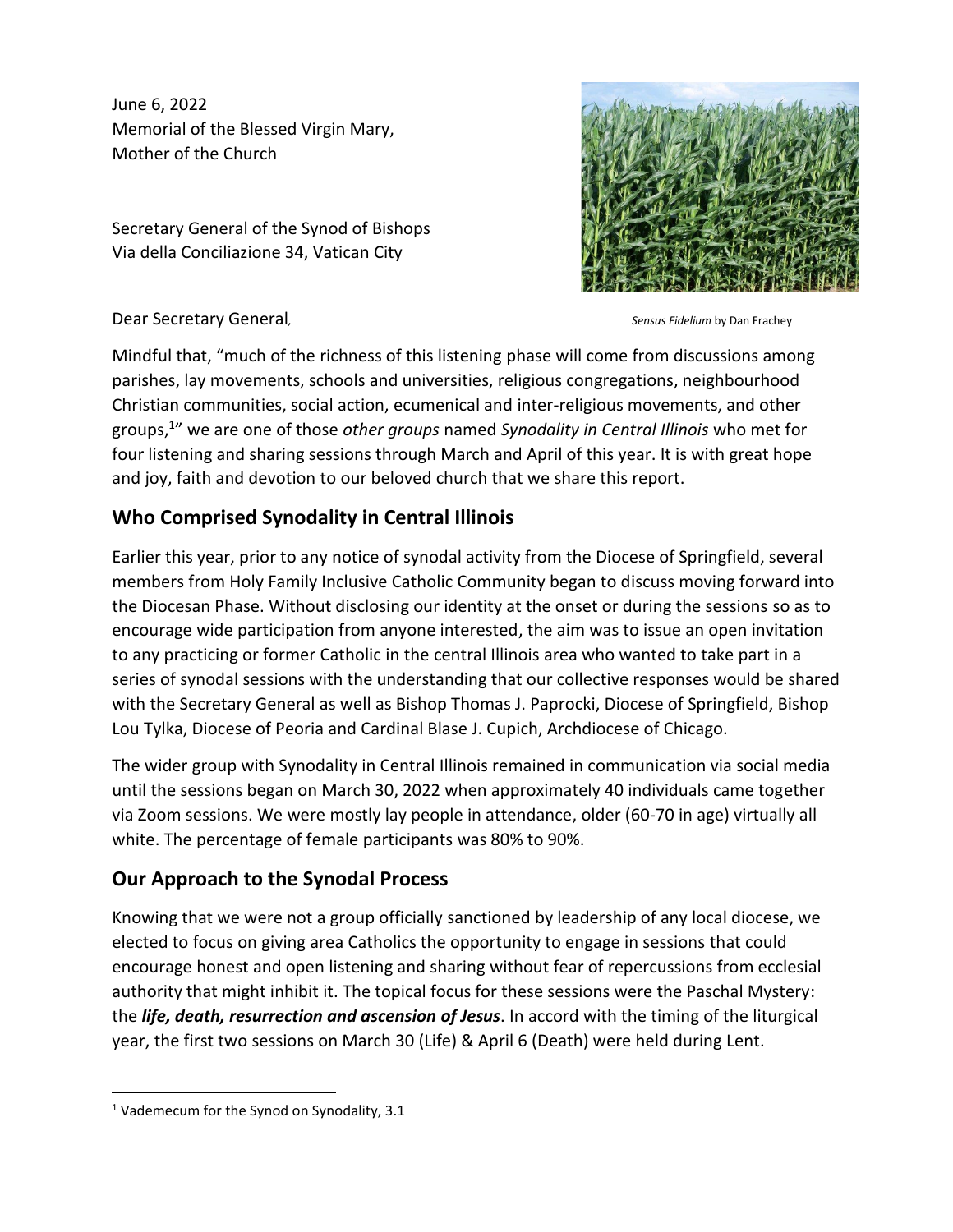The remaining two sessions on April 20 (Resurrection) and April 27 (Ascension) naturally flowed from the Easter season befitting the greater synodal themes articulated in the Vademecum.

The Sessions were convened by Dan Frachey and then handed off to several small group facilitators who guided participants through the three questions provided ahead of time for each night. We employed a contemplative dialogue approach so that all participants felt free to share without being interrupted. All held silence prior to and just after the small group sharing time. All convened into the larger group to echo key themes that emerged before we ended in group prayer.

### **Defining Aspects of Synodality in Central Illinois Participants**

It is imperative that those reading this report understand that those who took part in this process self-identified *as being deeply formed within a trinitarian faith that loves and celebrates our identity as members of the body of Christ.* There was a sense of great intent to make this a Spirit-filled process that we would joyfully enter into, beginning with the *Adsumus Sancte Spiritus* prayer so as to remain faithful to the intent of the Synod.

Furthermore, those who came forward to take part in this process had a strong devotion to the reality of communion in terms of wanting to see the church remain a vibrant reality in the world while at the same time being willing to seek healing and wholeness in accord with both Sacred Scripture and Sacred Tradition. Above all, it was evident that those who participated truly valued the church and sought to live into their role as baptized members who see the need to bless and help the church reform, thrive and grow in the world today.

A defining reality that became apparent was that, despite the pervasive tone of gratitude that was felt by participants, there was a strong determination to bring up that which is problematic, discouraging and even life-draining about the church. Participants who joined in these sessions articulated a distrust in diocesan leaders from the area and felt that these would not be open to hearing and subsequently addressing the more challenging realities that they wanted to make known and share.

A final defining aspect of the participants was how many did not want to be named for fear of retribution in their own diocese. This reality represents the same fear of reprisal from those who either work for the church or those who simply recognize the necessity to remain "under the radar" lest negative repercussions are felt. As unpleasant as this might be for church leaders to know, this uneven power dynamic is a prevalent reality that results in limitations in people's willingness to speak openly, causing a myopic view taken in by church leaders and conditions that impoverish the communion of the church.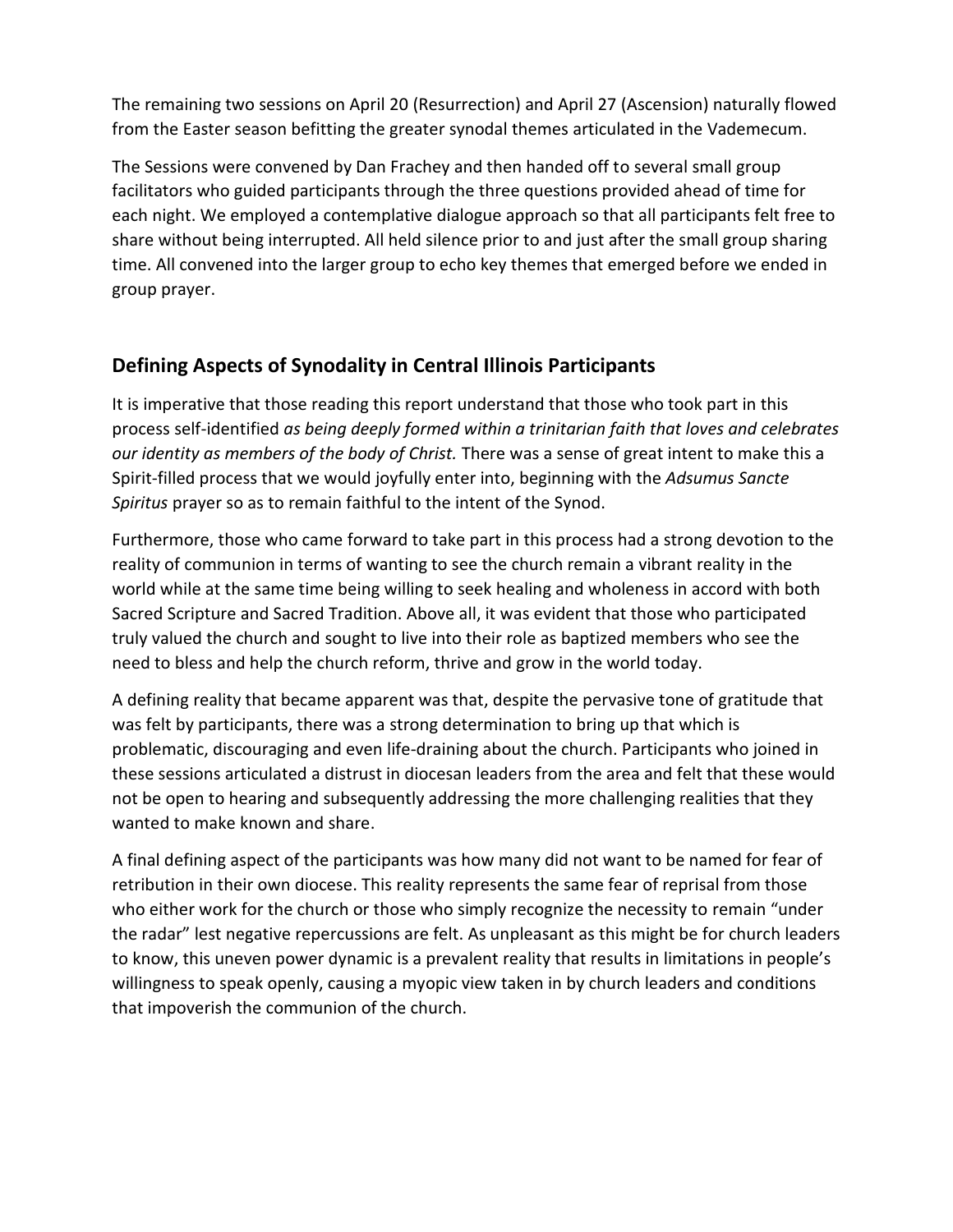# **The Four Foci and Sets of Questions for Each of the Four Sessions**

# *Night No. 1 "Life" – March 30, 2022*

**Focus:** We are all the truest experts of our own experiences so tonight we'll bring forth stories as Catholic Christians. Our aim this evening is to gain a sense of what it was like for our fellow participants to be Catholic. As much as we can, this night will be marked by the positive and beneficial experiences we've had.

- *1. Share your earliest memories of being Catholic and going to church: Who were the key people in those years and how did they inspire or offer positive guidance then?*
- *2. What were some of the Catholic teachings you received early on and what impact did they have in shaping the way you grew up??*
- *3. What about being a Catholic has shaped your view of God the most up to now?*

### *Night No. 2 "Death" – April 6, 2022*

**Focus:** We are a people who look to Jesus Christ and the gospels as our standard and yet we as a church have fallen short. Many of us have experienced pain, suffering and loss along the years that came to us by way of being in the Catholic church. Tonight, we'll bring forth the sorrows, anguish and devastation that has become part of that story in the church.

- *1. At what point did you begin to come to grips with the reality of brokenness in the church? What events come to mind as you think of this?*
- *2. What teachings were most life-draining and demoralizing to your own spirit?*
- *3. In what way have the experiences you shared negatively shaped your own personal life and your experiences of being a Catholic in the world today?*

### *Night No. 3 "Resurrection" – April 20, 2022*

**Focus:** Jesus's resurrection is an essential truth about the human person; one that affirms how death is never the final word. We understand our relationship as members of the body with the Christ as head. At Easter, the good news comes through signs of rebirth for the bruised and broken body. Tonight, we'll share our understanding of where new life is evident within the church.

- *1. Share what helps you remain in the church and how it animates and energizes your spirit.*
- *2. In the midst of a world fraught with war, poverty, injustice and unbelief, what causes you to maintain your belief in resurrection for the church?*
- *3. Where do you see signs of new life in Christ showing up in seemingly unlikely ways, places or people?*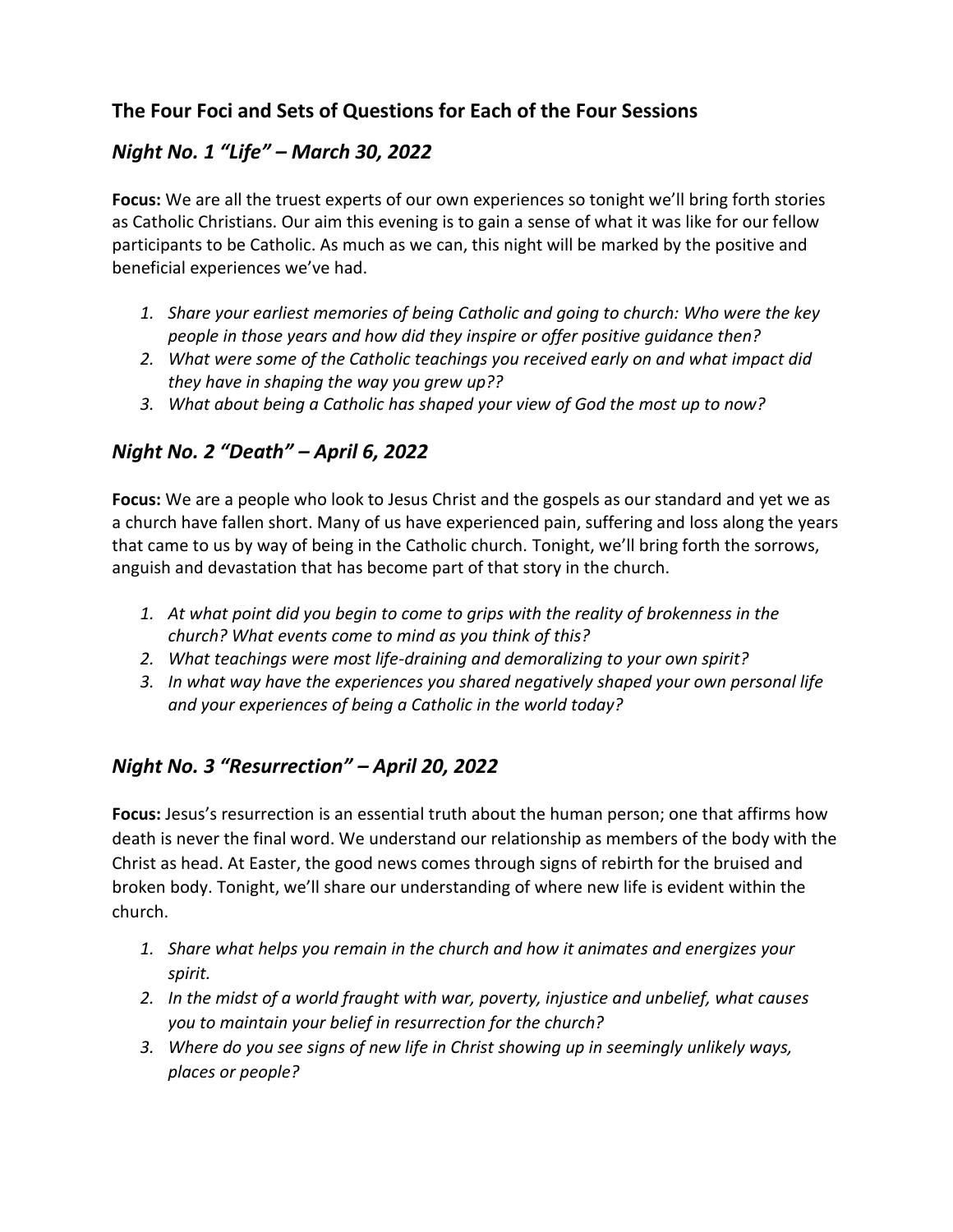# *Night No. 4 "Ascension" – April 27, 2022*

**Focus:** Many theologians see the Christ within evolution and the unification of all things. This evening, we'll let our spirits soar as our sharing characterizes *what the church could yet be.* We will have the blessed audacity to bring our unfettered hopes, dreams and bold visioning when sharing so that we are soaked with possibility, hope and deep gratitude.

- *1. Name one great hope that burns within your own heart that you yearn to see manifest within us as the Catholic Church in the years to come.*
- *2. If we as the Body of Christ are to rise and come to full stature, what are some of the realities that become like ropes that are keeping us pinned down to the ground?*
- *3. Take turns completing the sentence, "I dream of a church when \_\_\_\_\_\_\_\_\_\_\_\_\_\_\_\_\_\_!"*

#### **Emerging Themes From Our Synodal Sessions**

- **I. Night No. 1 – "Life" as a Catholic in the Church** 
	- **Gratitude!** Participants were grateful to be invited into this synodal process! Many of us grew up in the hopes of the Second Vatican Council that more actively allowed lay people to take a greater role not just in the liturgy of the mass but in the shaping of our parishes, schools and other instances where Catholics were involved in our communities.
	- **Key Influencers** participants spoke of the gift of faith passed on by and nourished by parents, family, members of religious communities, Catholic schools, retreat teams and parish communities. Again, there was deep gratitude for how the church helped to form so much good in us and in our world.
	- **Second Vatican Council –** so many of our participants referred to the documents that emerged with great hope and connectedness to the wider church and an authentic expression of Christianity in our times. There was a great desire to see this council more fully unpacked and received by all the faithful.
	- **Importance of Community** Parish life is indeed life-giving when there is access to good preaching, participation in pastoral councils and the nurturing of a collective identity that is grounded in becoming a *transformational community*. Instead, participants voiced frustration when going to church becomes a *transactional* process; as if mere attendance and attainment of sacramental "goods" is the goal of being Catholic.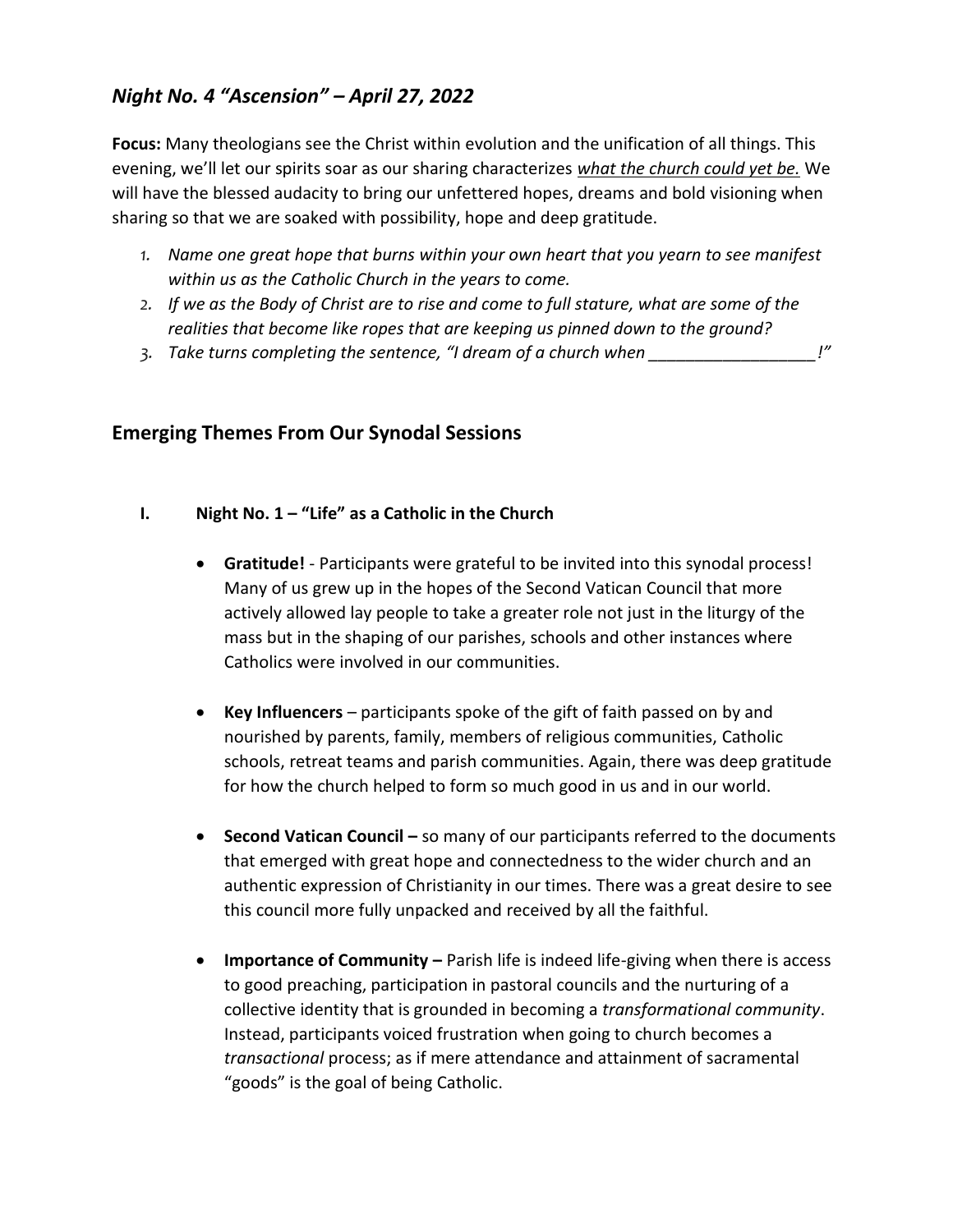#### **II. Night No. 2 – "Death" experienced by those within the church**

Even though we sought to take a measured approach to all that was occurring in the church, members overwhelmingly returned to the anguish and frustrations that had become the dominant narrative related to their church identity and participation Some of the sources of sadness from our group include:

- **Exclusion.** This is the one word and spiritual practice that participants found most egregious in light of who Jesus is revealed to be in the gospels. Many who took part felt that the church has lost sight of the true message of Christ which is to be inclusive, loving, forgiving and supportive instead of focusing on a plethora of rules and the intended and unintended practices that create the specter of clerical supremacy. Virulently opposing LGBT members who long for blessing and acceptance while refusing qualified lay people, particularly women, a greater role as leaders, teachers and shepherds is exceedingly demoralizing. We cannot emphasize enough that this is much more than simply ceding ground to the cultural forces and pressures of the day. Exclusion as a felt reality through experience is viewed as one of the greatest threats to the communion of the church today.
- **The exclusion of select people from the Eucharistic table**; a problematic practice that cannot ever be truly be consistent and fair. One participant shared, *"I cannot accept that people who desire to be fed the Body of Christ can be denied because of "man-made" rules. Jesus gave himself for ALL sinners who desire HIS saving grace. He did NOT make a list of who can or cannot come to HIM while hanging on the cross."* Such selective punitive actions create an environment within the church where rules seem to trump relationship. The growing perception is that Eucharist becomes a commodity that some merit more than others.
- **Statements and actions that further ostracize Catholics who are LGBT along with their families**. One participant lamented how demoralizing it was to hear the local bishop denounce the presence of gays and lesbians in the church during a confirmation liturgy. The participant's son, a boy who identified as gay, sat listening to these denunciations at a time he was being invited to a greater participation in the life of the church.
- **The refusal to allow the ordination of women as deacons and priests.** One participant recalled*, "In the 6th Grade, I noticed that the men of the parish got paid for work they did for the church while women did not. Also, women got to*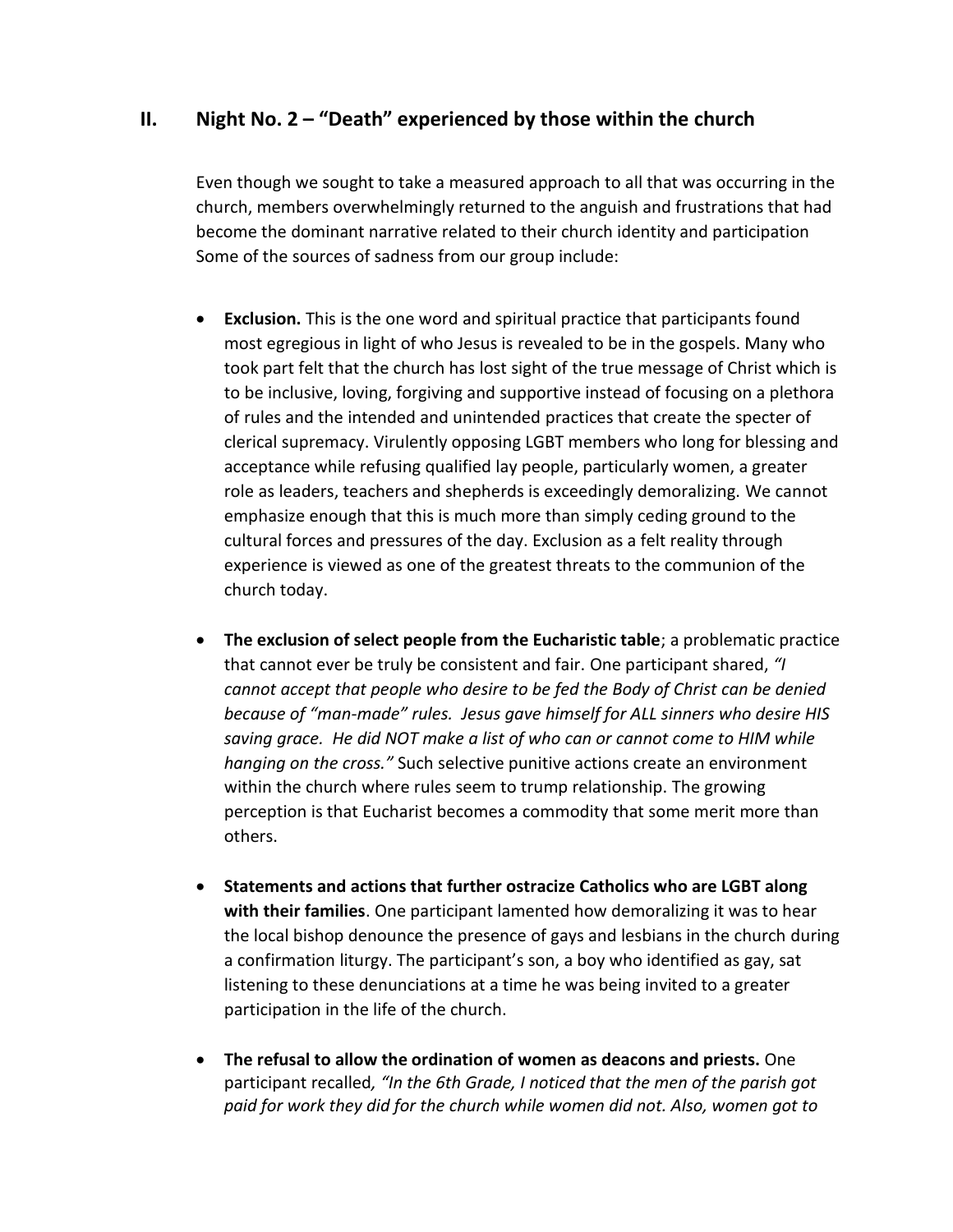*clean, teach public school kids' religion, cook, and raise money for the school and church while men got to walk around the church in fancy clothes and be the bosses/leaders even of the women's groups."* While not a theological rationale, this statement expresses the anguish that stems from the current disparity, especially given the great number of women who do come forward to serve.

Because this topic was brought up with great frequency and import, others echoed this frustration*: "The absence of women in preaching and parish leadership positions is disappointing to me. The feminine approach and viewpoint are often lacking. I think many of the scandals would be more assertively addressed with equal representation of feminine and male leadership."*

- **A pervasive level of clericalism** that creates a renewed divide between the ordained and the laity, which diminishes trust in the church and compromises our ability to reflect the church that Jesus preached in the gospels. One participant shared, "Even though I did not label it "clericalism," I knew early on in *my employment in parish and diocesan positions that there was not a collaborative or shared decision-making process in place. There was always the known fact that "Father had the last word" and sometimes that last word was carried out in abusive ways. I saw people publicly taken to task when something did not please an unreasonable expectation. I also became more and more horrified as the sexual abuse scandals continued to become public knowledge and nothing at any level was being done to demand accountability.*
- **Ongoing instances where leaders are not held accountable for sexual abuse.**  The disparity that is locally and globally brought to light in terms of how some church leaders protect their own and quietly reassign them when allegations come to light is extremely disheartening. This erodes trust and hope.
- **The Politicization of the clergy –** understanding that the church must act as witness to the gospel, we lament those religious leaders within the church who have allowed their political views to overshadow their role as shepherd.

#### **III. Night No. 3 – "Resurrection" as New life Present Within the Church**

Impelled by the joys and hopes of resurrection, we celebrate the Kingdom of God that is already manifesting the love and presence of Jesus in our world.

• **Good Liturgy** - There are Catholics who are inspired by the steadfastness and richness of the Catholic liturgy as it is today. Many Catholic churches have beautiful music and inspiring preaching that is relevant to current times and ignites love and faith in their members. One participant shared, *"I remain in the church because of the liturgy. I have visited other faith traditions and there always seems to be something missing. I also have 10 grandchildren, and I am energized each time that one of them receives a sacrament."*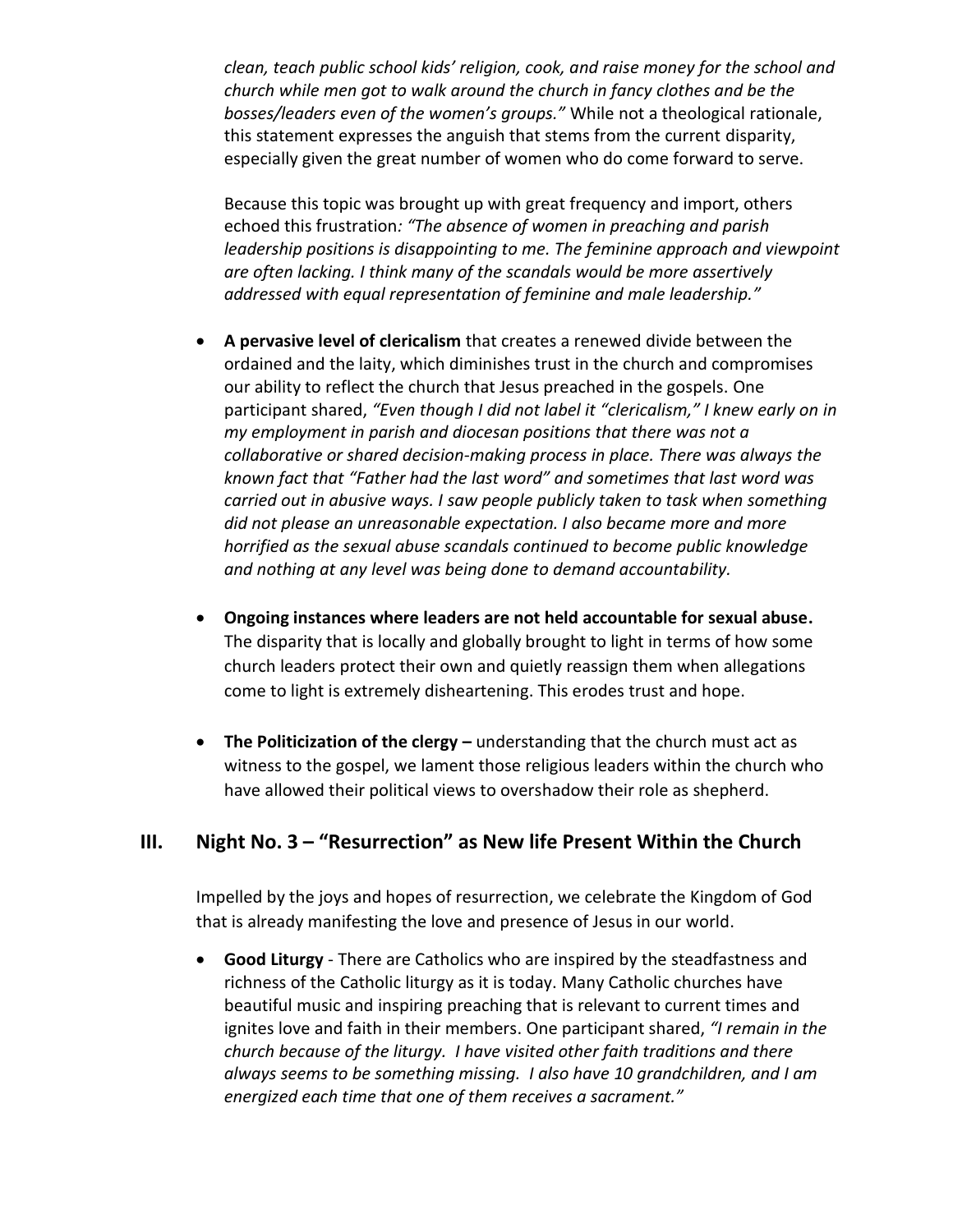• **A Return to Gospel Inclusion** - this means not only opening the heart and soul of the church to aid those in desperate need but also to include those who Christ included. These being the outcasts, the ones who don't fit the mold set by selfrighteous leaders. Christ would never turn away anyone who had the desire to love him and share that love with others. There is hope that there will be a rebirthing of the Catholic church to love and include all and to expand the leadership roles in the church to promote equality and participation by laity and women.

Christ can also be seen in the many Catholics who support inclusion of LGBTQ, divorced and remarried couples in the Eucharist as long as they are of good faith and seeking God in their lives. Individuals have found Christ in nature and in the simple things of life when they take the time to slow down and appreciate the beauty with which God has surrounded us. Toddlers are the greatest teachers of this perspective. Lastly, despite the violence even greater love and kindness prevail.

- **Adult Faith, Growth and Participation in the Community**. Participants valued feeling able to ask questions about our Catholic faith without fear of reprisal. They also found inspiration from reading diverse sources that rise above rigid teachings they have grown up with.
- **A Great Heritage of Social Concerns** the Catholic church has a history of outreach for social justice. It has supported charities to help the poor, homeless and the defenseless. Now more than ever that kindness and charity are needed. It is in difficult times that people join together to help others. Pope Francis is trying to guide the Catholic Church into what Christ intended it to be. Many have seen Christ in the people of Ukraine and those who are helping them. Never before have so many countries come to the aid of a nation under siege.
- **Global Identity -** we celebrate being in communion with a world-wide church that is more and more recognizing other religious communities and other entities that seek to serve and enliven the common good in our common home. We celebrate how Pope Francis encourages collegiality among the world's bishops and allows them to vest themselves and their churches in the life of the church that depicts an evolving understanding of how the human person is growing and maturing.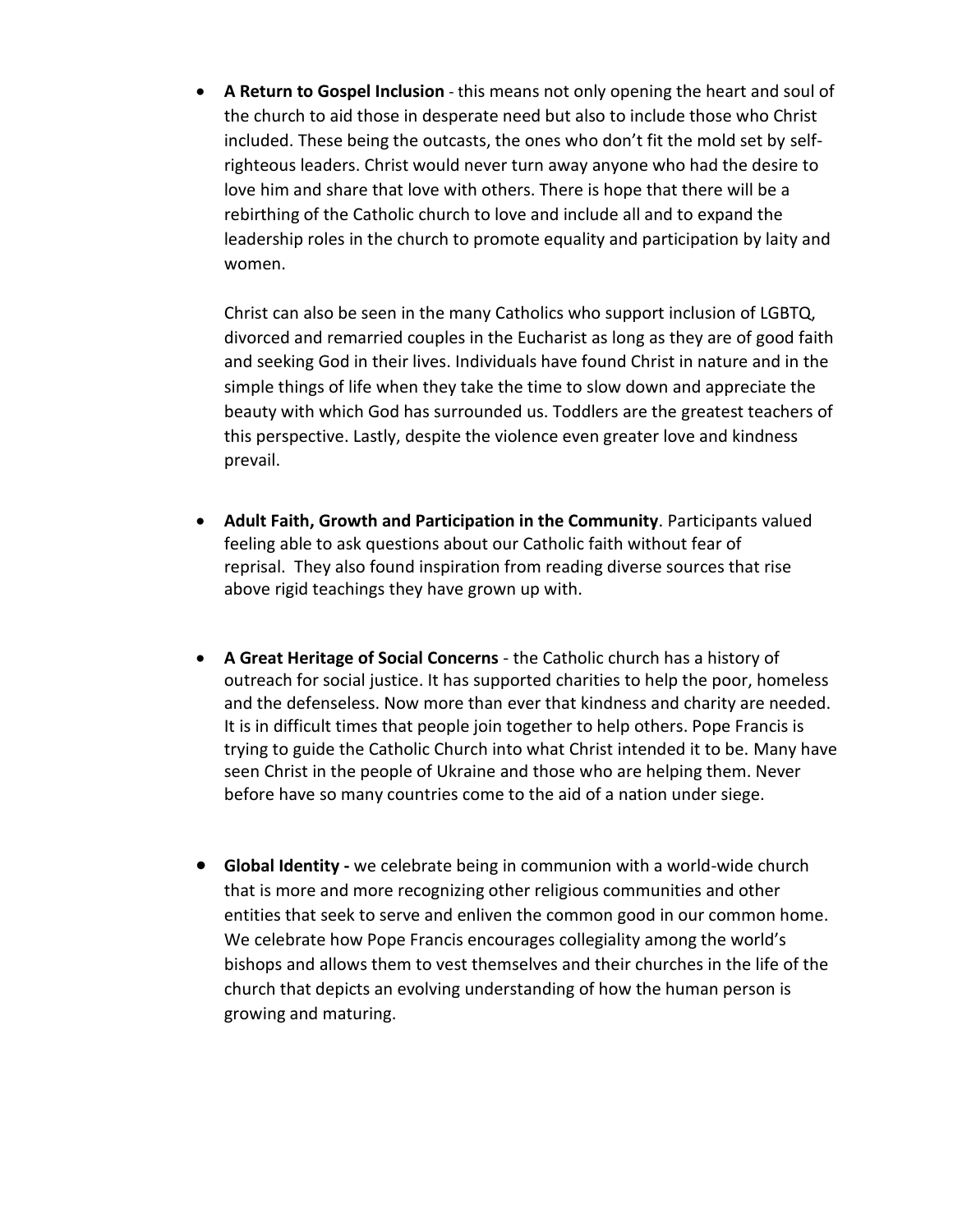### **IV. Night No. 4 – "Ascension" as What We See the Church Becoming**

We concluded our synodal sharing by expressing our burning hopes for how we could yet manifest the Kingdom of God. We allowed ourselves to share our dreams and sense of vision for who we're collectively becoming in Christ. We dream of a church:

- **Where church leaders** are identified by their gifts of inclusion, mercy, outreach, justice and loving kindness to all people, particularly those at the margins of the church.
- **Where ALL who seek access to the church would be welcomed** at the table and in the family room of the church in accord with how Paul articulated an integrated vision of the church as a healthy functioning body in 1: Corinthians 12.
- **That has reckoned with the corrosive spirit of clericalism and sought the Holy Spirit in the transformation into a healthy and open leadership environment.** We see this happening when men and women who are identified by the community for leadership could serve in a healthy way that honors gifts without burning people out. This includes a renewed commitment to return to the empowering of the laity in a true spirit of collaboration as articulated by the U.S. bishops in *Co-Workers for the Vineyard*, 2005.
- **That the awareness and understanding of the earth as our common home** would be a unifying reality within the church for all peoples of good will to act as stewards.
- **Where decision-making is collaborative** with church leaders and members who have some say in who gets assigned, feedback on the content of preaching and some ability to speak in terms of assisting in the ongoing formation and evaluation process.

#### **Final Recommendations**

Two quotes that seem to best summarize what this group shared over our synodal sessions:

*"I would love to see the church become inclusive of everyone, regardless of gender, marital status, sexual orientation, race, socio-economic status, etc., which is the way I truly believe Jesus intended us to live."*

*"…that we'd be at the service of the gospel beyond the protection of the institution."* 

In these thoughts are found the strong yearning to return to a church modeled by Jesus Christ as presented in the gospels; one who came to transform the ways humans used to gather and worship by forging a deep respect and oneness of all God's children.

The great inconvenient truth that these synodal responses point to is that our beloved church needs to open its heart and doors more fully to those on the margin including LGBTQ members who are already baptized, women and people of color. If the church refuses to more earnestly